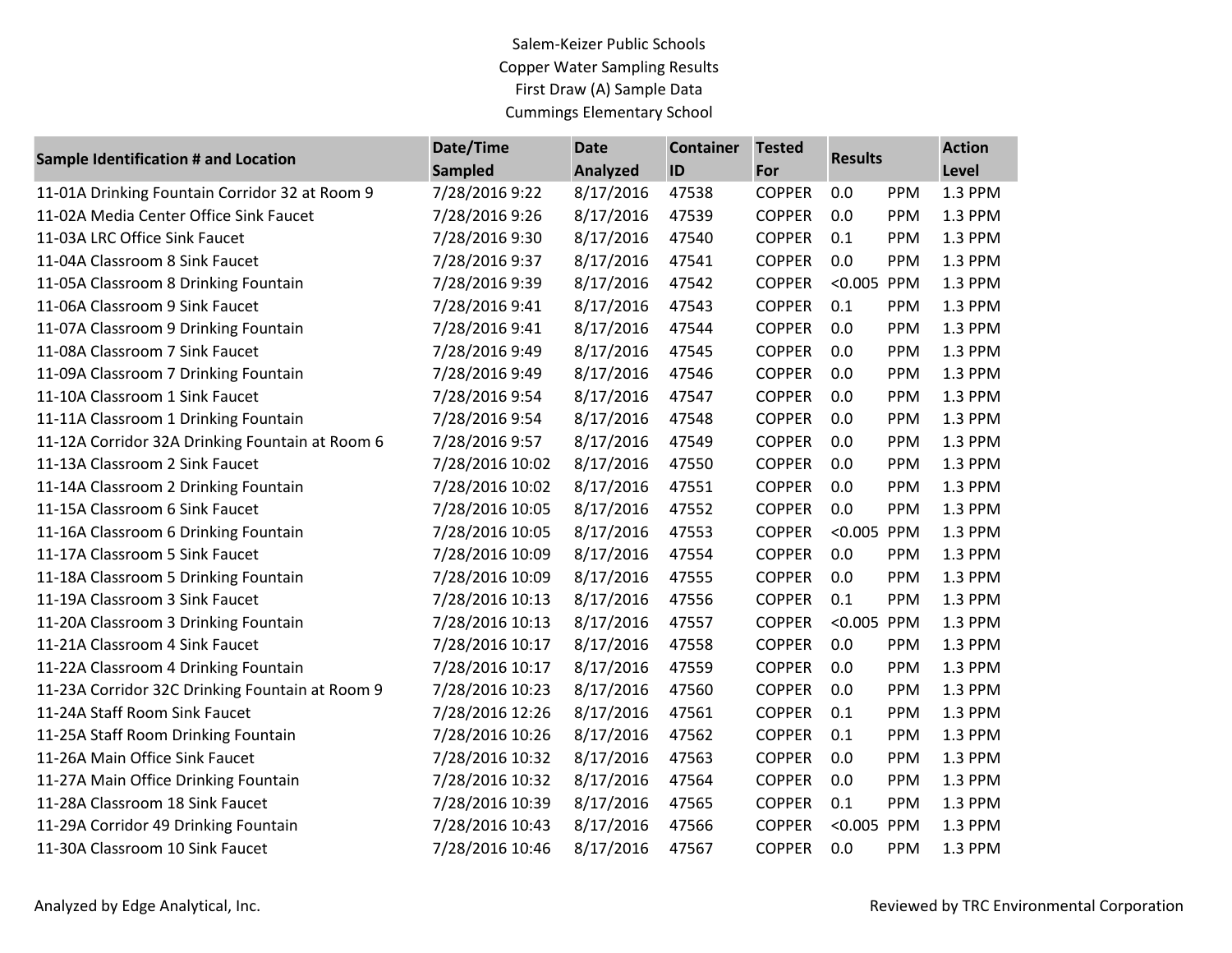## Salem-Keizer Public Schools Copper Water Sampling Results First Draw (A) Sample Data Cummings Elementary School

| Sample Identification # and Location            | Date/Time       | <b>Date</b> | <b>Container</b> | <b>Tested</b> | <b>Results</b> |            | <b>Action</b> |
|-------------------------------------------------|-----------------|-------------|------------------|---------------|----------------|------------|---------------|
|                                                 | <b>Sampled</b>  | Analyzed    | ID               | For           |                |            | <b>Level</b>  |
| 11-31A Classroom 10 Drinking Fountain           | 7/28/2016 10:46 | 8/17/2016   | 47568            | <b>COPPER</b> | 0.0            | <b>PPM</b> | 1.3 PPM       |
| 11-32A Classroom 11 Sink Faucet                 | 7/28/2016 10:49 | 8/17/2016   | 47569            | <b>COPPER</b> | 0.0            | <b>PPM</b> | 1.3 PPM       |
| 11-33A Classroom 11 Drinking Fountain           | 7/28/2016 10:49 | 8/17/2016   | 47570            | <b>COPPER</b> | 0.0            | <b>PPM</b> | 1.3 PPM       |
| 11-34A Classroom 12 Sink Faucet                 | 7/28/2016 10:53 | 8/17/2016   | 47571            | <b>COPPER</b> | 0.0            | <b>PPM</b> | 1.3 PPM       |
| 11-35A Classroom 12 Drinking Fountain           | 7/28/2016 10:53 | 8/17/2016   | 47572            | <b>COPPER</b> | 0.0            | <b>PPM</b> | 1.3 PPM       |
| 11-36A Classroom 17 Sink Faucet                 | 7/28/2016 10:57 | 8/17/2016   | 47573            | <b>COPPER</b> | 0.0            | <b>PPM</b> | 1.3 PPM       |
| 11-37A Classroom 17 Drinking Fountain           | 7/28/2016 10:57 | 8/17/2016   | 47574            | <b>COPPER</b> | 0.1            | <b>PPM</b> | 1.3 PPM       |
| 11-38A Classroom 16 Sink Faucet                 | 7/28/2016 11:01 | 8/17/2016   | 47575            | <b>COPPER</b> | 0.1            | PPM        | 1.3 PPM       |
| 11-39A Classroom 16 Drinking Fountain           | 7/28/2016 11:01 | 8/17/2016   | 47576            | <b>COPPER</b> | 0.1            | <b>PPM</b> | 1.3 PPM       |
| 11-40A Classroom 13 Sink Faucet                 | 7/28/2016 11:05 | 8/17/2016   | 47577            | <b>COPPER</b> | 0.0            | <b>PPM</b> | 1.3 PPM       |
| 11-41A Classroom 13 Drinking Fountain           | 7/28/2016 11:05 | 8/17/2016   | 47578            | <b>COPPER</b> | 0.0            | <b>PPM</b> | 1.3 PPM       |
| 11-42A Classroom 14 Sink Faucet                 | 7/28/2016 11:09 | 8/17/2016   | 47579            | <b>COPPER</b> | 0.1            | <b>PPM</b> | 1.3 PPM       |
| 11-43A Classroom 14 Drinking Fountain           | 7/28/2016 11:09 | 8/17/2016   | 47580            | <b>COPPER</b> | 0.1            | <b>PPM</b> | 1.3 PPM       |
| 11-44A Classroom 15 Sink Faucet                 | 7/28/2016 11:12 | 8/17/2016   | 47581            | <b>COPPER</b> | 0.1            | <b>PPM</b> | 1.3 PPM       |
| 11-45A Classroom 15 Drinking Fountain           | 7/28/2016 11:12 | 8/17/2016   | 47582            | <b>COPPER</b> | 0.1            | <b>PPM</b> | 1.3 PPM       |
| 11-46A Hall Outside M.P Room Drinking Fountain  | 7/28/2016 11:15 | 8/17/2016   | 47583            | <b>COPPER</b> | 0.2            | <b>PPM</b> | 1.3 PPM       |
| 11-47A M.P Room by Door 1-C Drinking Fountain   | 7/28/2016 11:22 | 8/17/2016   | 47584            | <b>COPPER</b> | 0.0            | <b>PPM</b> | 1.3 PPM       |
| 11-48A M.P Room Boys Restroom Utility Sink      | 7/28/2016 11:24 | 8/17/2016   | 47585            | <b>COPPER</b> | < 0.005        | PPM        | 1.3 PPM       |
| 11-49A Kitchen Utility Sink                     | 7/28/2016 11:27 | 8/17/2016   | 47586            | <b>COPPER</b> | 0.0            | <b>PPM</b> | 1.3 PPM       |
| 11-50A Kitchen Small Sink with Eye Wash Station | 7/28/2016 11:27 | 8/17/2016   | 47587            | <b>COPPER</b> | 0.0            | <b>PPM</b> | 1.3 PPM       |
| 11-51A Drinking Fountain LRC                    | 7/28/2016 9:33  | 8/17/2016   | 47588            | <b>COPPER</b> | 0.0            | <b>PPM</b> | 1.3 PPM       |

EPA Action Level for Copper in Schools is 1.3 PPM

**SKPS Action Level for Copper is 1.3 PPM** 

**Highlighted samples are at or exceed the Salem-Keizer Public Schools (SKPS) Action Level**